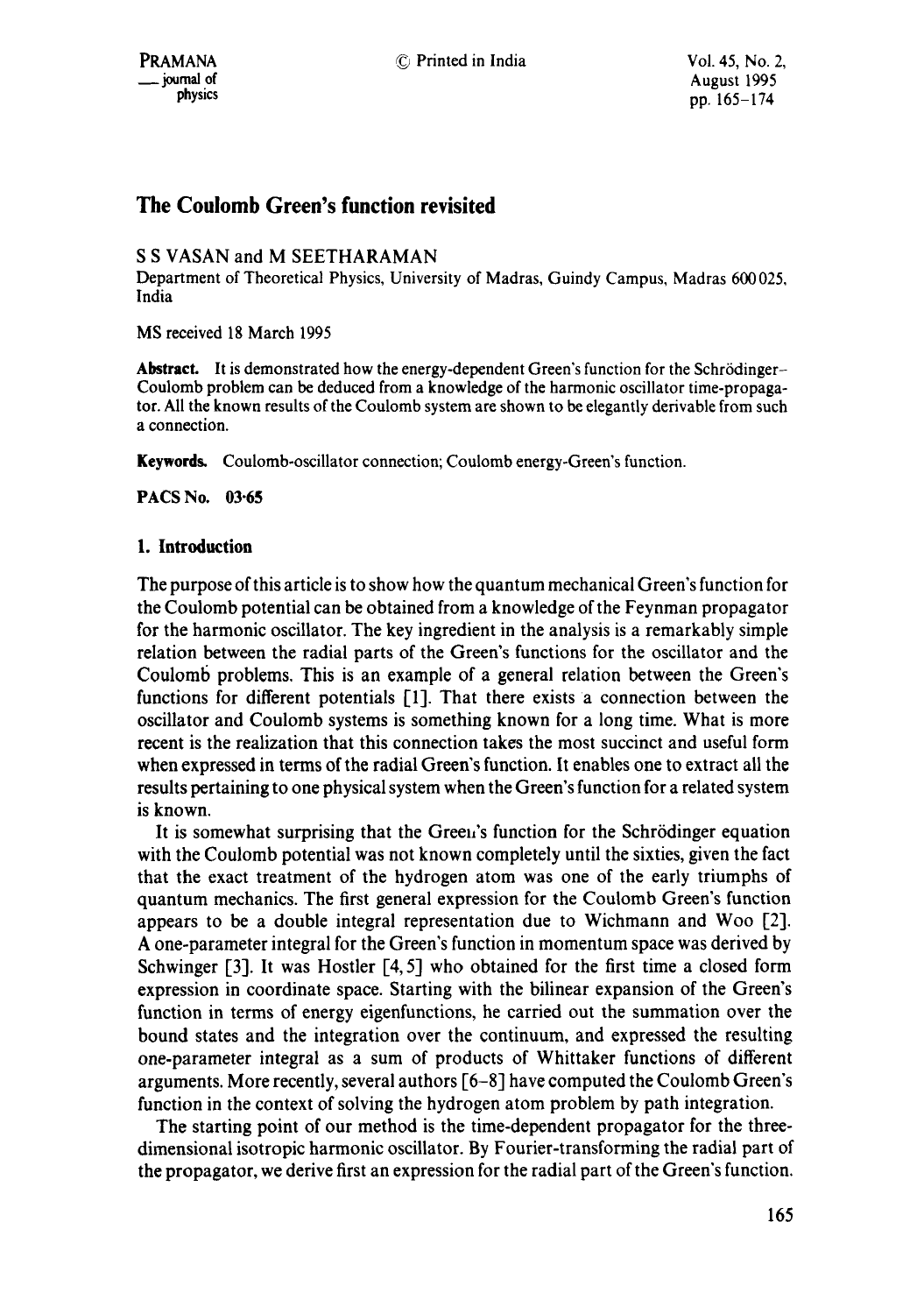Invoking the relation referred to earlier, we go from the oscillator radial Green's function to the Coulomb radial Green's function. Once the latter is known, all the results of the Coulomb problem can be deduced: the discrete spectrum and the normalized eigenfunctions, the continuum and its  $\delta$ -normalized eigenfunctions, as well as the completeness property of the eigenfunctions. By attaching spherical harmonics **to** the radial Green's function appropriately, and summing the resulting partial wave series, we obtain an expression for the complete Coulomb Green's function as an integral over a single variable.

The main advantage of our method is that there is no need to deal with the continuum and discrete states of the Coulomb potential separately. This is because we consider the partial wave expansion of the Green's function, rather than its eigenfunction expansion, and focus attention on the radial part which carries all the essential information, and contains so to speak both the discrete and continuum states. The angular degrees of freedom can thus be decoupled at the beginning and brought back at the end. Further, our method is simple and transparent, and leads to the final expression for the Green's function with much less labour.

# **2. Radial Green's function for the harmonic oscillator**

The time-dependent propagator for a particle of unit mass moving from a position r' at time t' to a position **r** at time t in a potential V satisfies the equation ( $\hbar = 1$ )

$$
\left[i\frac{\partial}{\partial t} + \frac{1}{2}\nabla^2 - V\right] K(\mathbf{r}t, \mathbf{r}'t') = i\delta(\mathbf{r} - \mathbf{r}')\delta(t - t').
$$
 (1)

If the potential is time-independent the propagator depends on time only through  $T = t - t'$ , and if V is spherically symmetric, then it has also the partial wave expansion

$$
K(\mathbf{r}, \mathbf{r}', T) = \sum_{l} \sum_{m} \frac{K_l(r, r', T)}{rr'} Y_{lm}^*(\theta, \phi) Y_{lm}(\theta', \phi'). \tag{2}
$$

The function  $K_1(r, r', T)$  defined by (2) is the radial propagator. For the isotropic harmonic oscillator with  $V = \frac{1}{2}\omega^2 r^2$ , the radial propagator is known to be given by the expression **[9]** 

$$
K_l^{\text{osc}}(r,r',T) = \frac{\omega \sqrt{rr'}(-i)^{l+3/2}}{\sin \omega T} \exp\left[\frac{1}{2}i\omega (r^2 + r'^2)\cot \omega T\right] J_{l+1/2}\left(\frac{\omega rr'}{\sin \omega T}\right),\tag{3}
$$

where  $J_{i+1/2}$  is the Bessel function of the first kind.

The Green's function  $G(\mathbf{r}, \mathbf{r}', E)$  which is a function of the energy E is related to the propagator by a Fourier transformation. For a central potential the angular dependence of G can be separated out exactly as in (2), with the radial part  $g<sub>i</sub>(r, r', E)$  replacing  $K_t$  on the rhs. For  $g_t$  we adopt the following definition:

$$
g_i(r, r', E) = i \int_0^\infty dT \exp(iET) K_i(r, r', T). \tag{4}
$$

In (4) E is to be understood as  $E + i\delta$  whenever necessary, together with the limit  $\delta \rightarrow 0 +$ .

#### **166 Pramana - J. Phys., Vol. 45, No. 2, August 1995**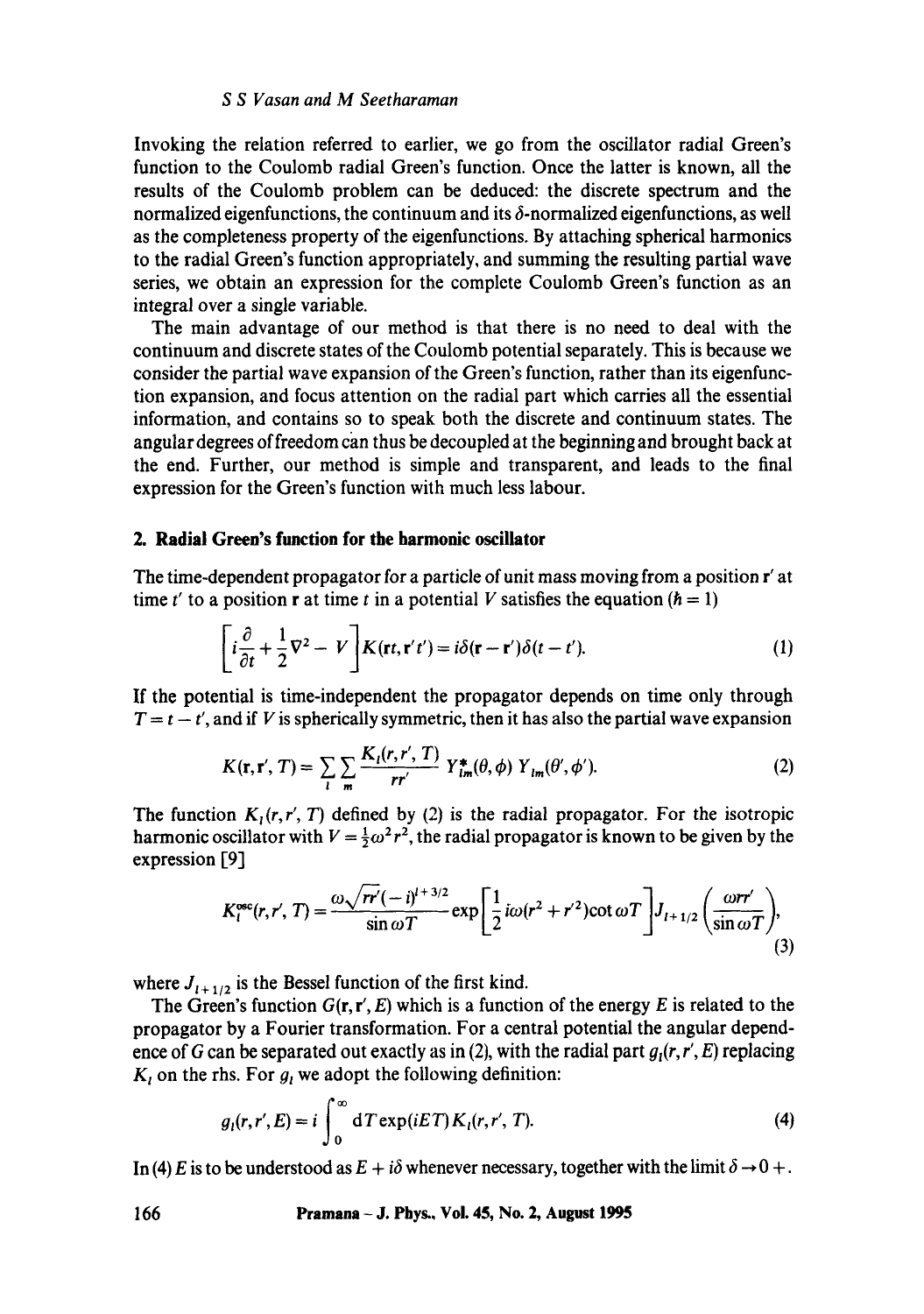#### *The Coulomb Green's function*

Our objective now is to obtain an expression for the oscillator Green's function  $g<sub>i</sub><sup>osc</sup> using (3) and (4). To this end we consider the integral [10]$ 

$$
I = \int_0^\infty \left(\coth \frac{x}{2}\right)^{2\lambda} \exp(-\beta \cosh x) J_{2\mu}(\alpha \sinh x) dx. \tag{5}
$$

This integral exists provided the constants  $\alpha, \beta, \lambda$  and  $\mu$  satisfy the following two conditions:

$$
Re(\mu - \lambda) > -\frac{1}{2}, \quad Re \beta > |Im \alpha|.
$$
 (6)

It has the value

$$
I = \frac{\Gamma(\frac{1}{2} - \lambda + \mu)}{\alpha \Gamma(2\mu + 1)} M_{-\lambda,\mu} (\sqrt{\alpha^2 + \beta^2} - \beta) W_{\lambda,\mu} (\sqrt{\alpha^2 + \beta^2} + \beta)
$$
(7)

where  $M$  and  $W$  are the Whittaker functions defined by the relations

$$
M_{\lambda,\mu} = z^{(1/2)+\mu} \exp(-z/2) \Phi(\mu - \lambda + \frac{1}{2}, 2\mu + 1; z), \tag{8}
$$

$$
W_{\lambda,\mu}(z) = \frac{\Gamma(-2\mu)}{\Gamma(\frac{1}{2}-\mu-\lambda)} M_{\lambda,\mu}(z) + \frac{\Gamma(2\mu)}{\Gamma(\frac{1}{2}+\mu-\lambda)} M_{\lambda,-\mu}(z). \tag{9}
$$

In (8)  $\Phi(a, c, z)$  is the confluent hypergeometric function which is regular at the origin.

We now change the variable in (5) by writing  $sinh x = cosech t$ . This transforms the integral into

$$
I = \int_0^\infty dt \exp(2\lambda t) \operatorname{cosech} t \exp[-\beta \coth t] J_{2\mu}(\alpha \operatorname{cosech} t). \tag{10}
$$

The two conditions given in (6) ensure the convergence of the integral at the upper and lower limits respectively. Further, the first condition also ensures that the integrand in (10) [which we denote by  $f(t)$ ] vanishes exponentially as  $|t| \rightarrow \infty$  in the first quadrant of the complex  $t$  plane. Let us consider now a quarter circle of radius  $R$  in the first quadrant centred at the origin and bounded by the axes. Within this closed contour the function  $f(t)$  has no singularities. Therefore an application of Cauchy's theorem yields, in the limit  $R \rightarrow \infty$ , the result

$$
\int_0^\infty f(t) \mathrm{d}t = \int_0^{i\infty} f(t) \mathrm{d}t.
$$

Using this in (10) and writing  $t = i\tau$ , we get

$$
I = i \int_0^\infty d\tau \exp(2i\lambda \tau) \csc \tau \exp(i\beta \cot \tau) J_{2\mu}(-i\alpha \csc \tau). \tag{11}
$$

If we make the replacements

$$
\tau = \omega T
$$
,  $2\lambda\omega = E$ ,  $\beta = \frac{1}{2}\omega (r^2 + r^2)$ ,  $\alpha = i\omega r r'$ ,  $2\mu = l + \frac{1}{2}$  (12)

in (11), the result is

$$
I = \omega \int_0^\infty dT \frac{\exp(iET)}{\sin \omega T} \exp \left[ \frac{1}{2} i \omega (r^2 + r'^2) \cot \omega T \right] J_{i+1/2} \left( \frac{\omega r r'}{\sin \omega T} \right). \tag{13}
$$

**Pramana - J. Phys., Vol. 45, No. 2, August 1995 167**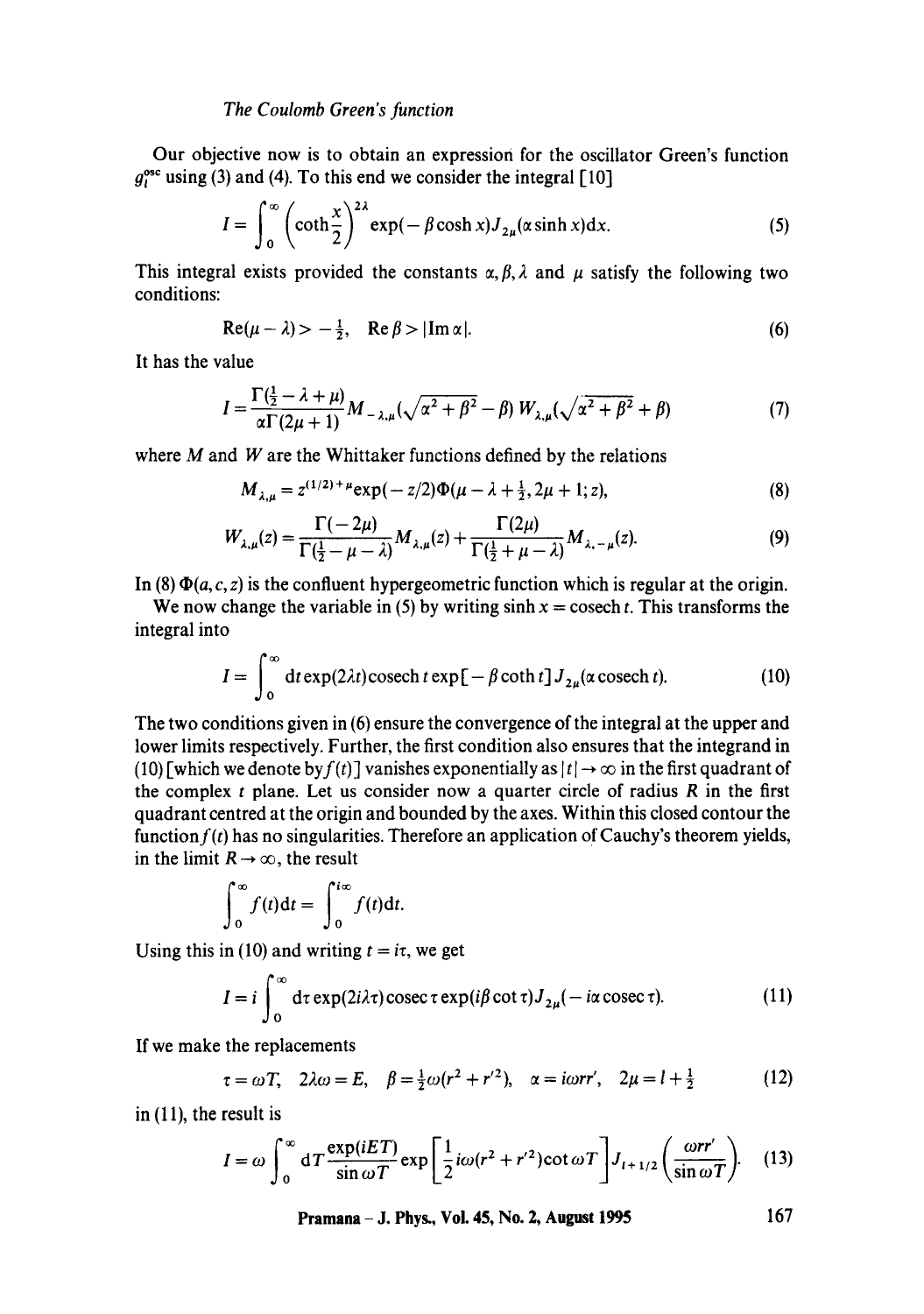It follows from (3), (4) and (13) that the oscillator radial Green's function is given by

$$
g_i^{\rm osc}(r, r', E) = (-i)^{l+1/2} \sqrt{rr'} I.
$$
 (14)

Using  $(7)$  to replace I on the rhs of  $(14)$ , we finally arrive at the explicit expression

$$
g_l^{\text{osc}}(r, r', E) = \frac{\Gamma\left(-\frac{E}{2\omega} + \frac{l}{2} + \frac{3}{4}\right)}{\omega\sqrt{rr'}\Gamma\left(l + \frac{3}{2}\right)} M_{\lambda, \mu}(\omega r^2) W_{\lambda, \mu}(\omega r^2), \tag{15a}
$$

$$
\lambda = E/2\omega, \quad \mu = \frac{1}{2}(l + \frac{1}{2}).
$$
 (15b)

The above form holds for  $r > r'$ ; for  $r < r'$  the arguments of the two Whittaker functions must be interchanged. In obtaining (15), a phase factor  $(-i)^{1+3/2}$  has been absorbed, by making use of the reflection property

$$
(-z)^{-(1/2)-\mu}M_{-\lambda,\mu}(-z) = z^{-(1/2)-\mu}M_{\lambda,\mu}(z). \tag{16}
$$

We note that whenever the argument of the gamma function in the numerator of (15) is a non-positive integer  $-n_r$ ,  $g_t^{\text{osc}}$  has a pole in the energy plane at  $E = (2n_r + 1 + 3/2)\omega$ . These are the allowed energies of the oscillator for a fixed value of I. There are no other singularities because  $M_{\lambda,\mu}$  and  $W_{\lambda,\mu}$  are entire functions of  $\lambda$ . This follows from the definitions (8) and (9) and the fact that  $\Phi(a, c, z)$  is an entire function of a.

### **3. Coulomb radial Green's function**

The energy-dependent Green's function associated with the Coulomb potential  $V(r) = -e^{2}/r$  (hydrogen atom) can be determined from a knowledge of  $g_1^{\text{osc}}$ . We have shown in an earlier work [1] that the radial part of the Coulomb Green's function is related in a remarkably simple manner to the oscillator radial Green's function. If we denote by  $g_L^{\text{osc}}(r, r', \varepsilon, \omega)$  the latter, corresponding to an oscillator of frequency  $\omega$  (indicated explicitly now), energy  $\varepsilon$  and angular momentum  $L$ , the precise connection between the two is

$$
g_l^{\text{Cou}}(r,r',E) = 2(rr')^{1/4} g_{2l+1/2}^{\text{osc}}(\sqrt{r}, \sqrt{r'}, \varepsilon = 4e^2, \omega = \sqrt{-8E}).
$$
 (17)

In other words, the Coulomb radial Green's function for a given  $l$  and energy  $E$  is determined by the radial Green's function of an oscillator of frequency  $\sqrt{-8E}$ , energy  $4e<sup>2</sup>$  and angular momentum continued to the value  $2l + 1/2$ . Inserting (15) into (17), we obtain the expression

$$
g_l^{\text{Cou}}(r,r',E) = \frac{2\Gamma(-\lambda+l+1)}{(2l+1)!\omega} M_{\lambda,\mu}(\omega r') W_{\lambda,\mu}(\omega r), \qquad (18a)
$$

with

$$
\omega = \sqrt{-8E}, \quad \lambda = 2e^2/\omega, \quad \mu = l + \frac{1}{2}.
$$
 (18b)

Using (18) we can determine the complete Green's function for the Coulomb problem. Deferring this to a later section, we now consider how the Coulomb wave functions can be deduced from  $g_l^{\text{Cou}}$  which will be simply called  $g_l$  hereafter for convenience.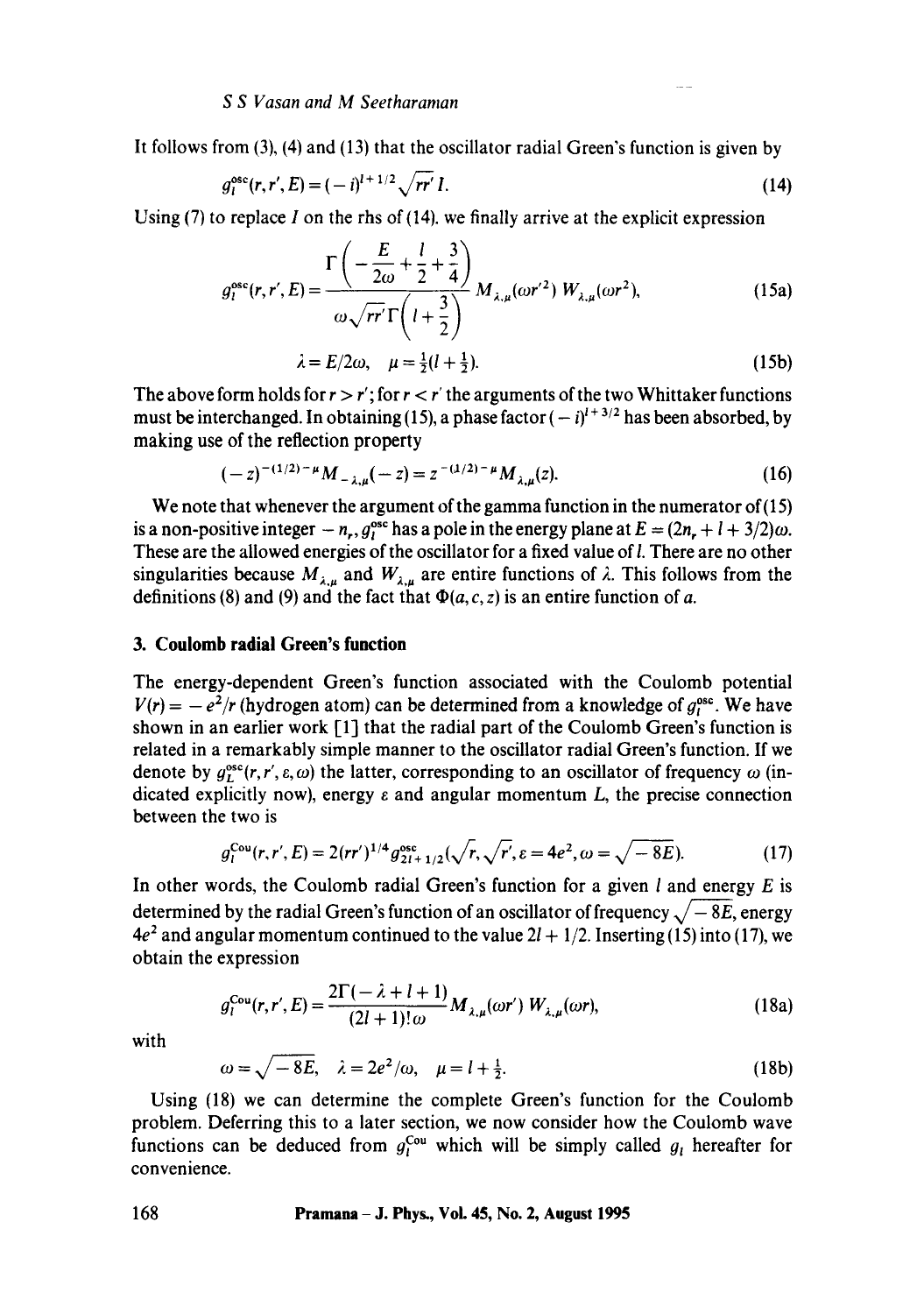*The Coulomb Green's function* 

#### **4. Energy eigenfunctions of the hydrogen atom**

The singularities of the function  $g_t$  in the E plane constitute the spectrum of allowed energies of the hydrogen atom. We see from (17) that  $g_i$  has simple poles when

$$
-2e^2/\omega + l + 1 = -n_r, \quad n_r = 0, 1, 2, \dots
$$

These correspond to bound states with energies (cf. 18b)

$$
E = E_n = -e^4/2(n_r + l + 1)^2 = -e^4/2n^2,
$$
\n(19)

where  $n = n_r + l + 1$  is the principal quantum number.

The bound state wave functions are given by the residue of  $g_t$  at its poles. If we denote by  $u_{n}$ , the reduced radial wave function, we have

$$
\text{Res}[g_i(r, r', E)]_{E=E_n} = \lim_{E \to E_n} [(E_n - E)g_i] = u_{nl}(r)u_{nl}(r'). \tag{20}
$$

At the pole  $\omega = \omega_n = 2/na$ , where  $a = e^{-2}$  is the Bohr radius, and

$$
u_{nl}(r)u_{nl}(r') = \lim_{\omega \to \omega_n} \left[ \frac{1}{8} (\omega^2 - \omega_n^2) g_l \right].
$$
 (21)

Also,  $\lambda = -n$  in the limit; for this value of  $\lambda$  the Whittaker functions  $M_{\lambda l+1/2}$  and  $W_{\lambda,i+1/2}$  are both expressible in terms of Laguerre polynomials in a standard way. A straightforward evaluation of the above limit yields the wave function

$$
u_{nl}(r) = \left[\frac{(n-l-1)!}{n^2 a (n+l)!^3}\right]^{1/2} \left(\frac{2r}{na}\right)^{l+1} \exp(-r/na) L_{n+l}^{2l+1} \left(\frac{2r}{na}\right).
$$
 (22)

It may be noted that the wave function comes out with the correct normalization factor. The reason for this is to be traced ultimately to the normalization of the propagator K which is specified by the inhomogeneous eq.  $(1)$ .

In addition to the poles g<sub>t</sub> has a branch point at  $E = 0$ . To see this we must consider the behaviour of the Green's function near  $\omega = 0$ . First, we note that the Whittaker function  $M_{\lambda l+1/2}$  for  $\lambda = 2e^2/\omega$  has the following behaviour as  $\omega \rightarrow 0$ :

$$
M_{\lambda, l+1/2}(\omega r') \sim (\omega r')^{l+1} [A_0(r') + A_1(r')\omega + O(\omega^2)].
$$

This may be readily deduced from (8) on substituting the basic series representation of the confluent hypergeometric function  $\Phi$ . Next we make use of an explicit series expansion of the Whittaker function  $W_{\lambda,\mu}$  which is valid when  $2\mu + 1$  is a positive integer [11]. This, coupled with the asymptotic expansion of  $\Gamma(z + a)$ , shows that for small  $\omega$ 

$$
\Gamma(-\lambda + l + 1) W_{\lambda, l+1/2}(\omega r) \sim \omega^{-l} [B_0(r) + B_1(r)\omega + O(\omega^2)].
$$

Hence the behaviour of the Green's function is given by

$$
g_i(r, r', E) \sim C_0(r, r') + C_1(r, r')\omega + O(\omega^2). \tag{23}
$$

This result implies that  $g_i$  has a square-root branch point in the energy plane at the origin. The associated branch cut can be taken to run along the positive real axis. This corresponds to choosing the principal value for the argument of  $E: -\pi < \arg E \leq \pi$ .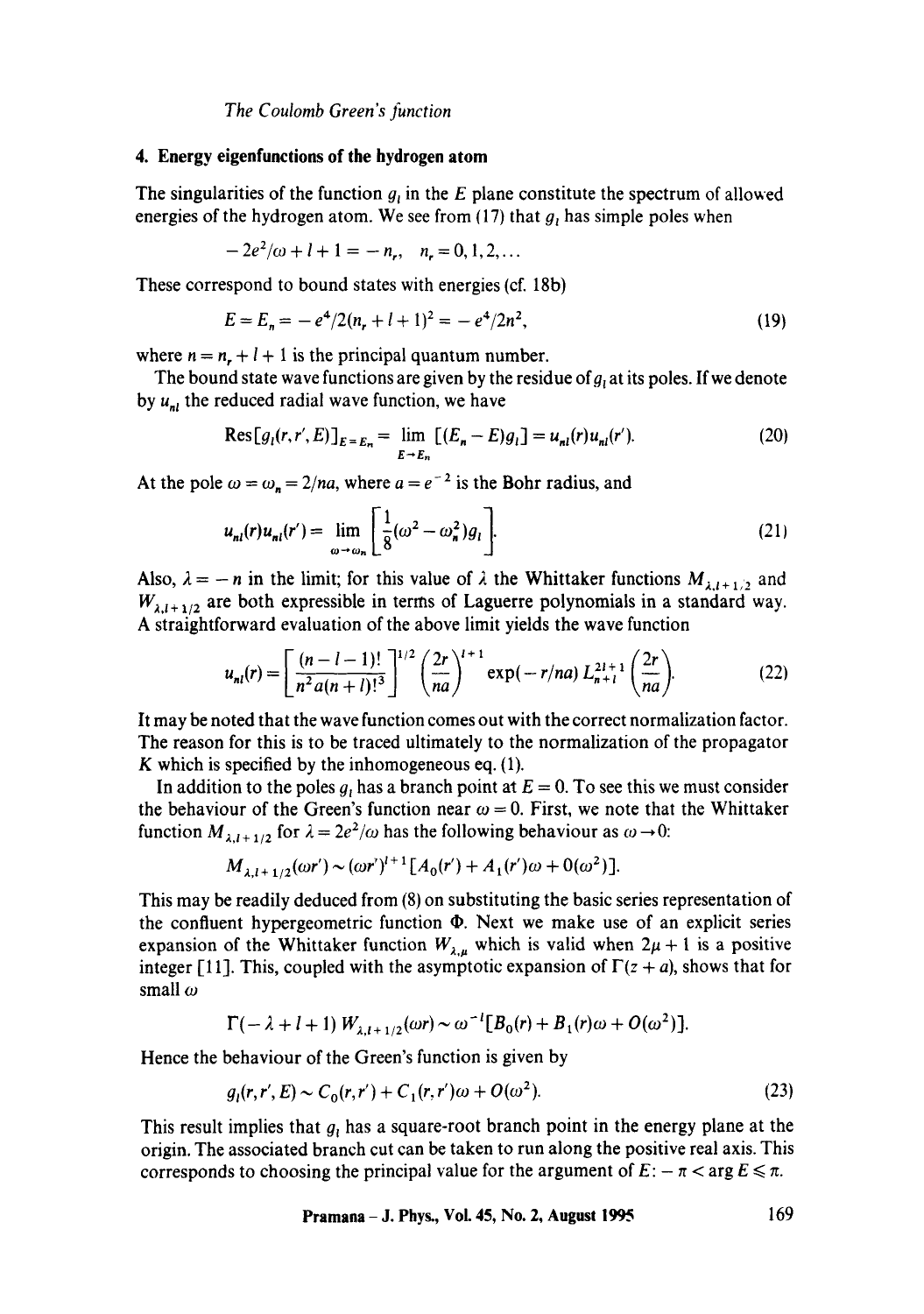The occurrence of the branch point singularity is indicative of a continuum of positive energy eigenvalues for the Coulomb potential. The corresponding eigenfunctions are determined by the discontinuity of  $g_t$  across the branch out. Denoting by  $v<sub>i</sub>(r, E)$  the continuum eigenfunction belonging to some  $E > 0$ , we have the relation

$$
\operatorname{disc} g_i(r, r', E) \equiv \lim_{\delta \to 0} \left[ g_i(r, r', E + i\delta) - g_i(r, r', E - i\delta) \right]
$$

$$
= 2\pi i v_i(r, E) v_i^*(r', E). \tag{24}
$$

Since for  $E>0$ ,  $\omega(E\pm i\omega)=\pm i|\omega|$ , we introduce the asymptotic wave number  $k = \sqrt{2E}$  and write  $\omega(E \pm i\omega) = \pm 2ik$ ,  $k > 0$ . Then the discontinuity can be written as

$$
-ik(2l+1)!\operatorname{disc} g_{l} = \Gamma(-\lambda' + \mu + \frac{1}{2})M_{\lambda',\mu}(-2ikr') W_{\lambda',\mu}(-2ikr)
$$

$$
+ \Gamma(\lambda' + \mu + \frac{1}{2})M_{-\lambda',\mu}(2ikr') W_{-\lambda',\mu}(2ikr)
$$
(25)

where  $\lambda' = ie^2/k$  and  $\mu = l + 1/2$ . In order to identify the eigenfunction  $v_i$ , we must cast the rhs of (25) in a factorized form. To this end, we first replace the W functions in (25) in terms of the  $M$ 's, using the relation (9). The resulting expression is rewritten by invoking the reflection property (16) of the  $M$  function, and then simplified by using the standard property  $\Gamma(z)\Gamma(1-z) = \pi \csc \pi z$  of the gamma function. The entire calculation is best done keeping  $\mu$  arbitrary, and putting  $\mu = l + 1/2$  only at the end. The result is the product form

$$
-ik(2l+1)!\operatorname{disc} g_{l} = \frac{|\Gamma(\lambda'+l+1)|^{2}}{(2l+1)!} \exp(-i\pi\lambda')M_{\lambda,l+1/2}(-2ikr')
$$
  
× M<sub>-\lambda',l+1/2</sub>(2ikr). (26)

From (26), (24) and (8), we get (apart from an over all phase factor) the continuum wave function:

$$
v_{l}(r, E) = \frac{\exp(\pi e^{2}/2k)}{\sqrt{2\pi k}(2l+1)!} \left[ \Gamma\left(\frac{ie^{2}}{k} + l+1\right) \right] (2kr)^{l+1} \exp(-ikr)
$$
  
 
$$
\times \Phi\left(\frac{ie^{2}}{k} + l+1, 2l+2, 2ikr\right).
$$
 (27)

This is the correct reduced radial wave function which is normalized according **to** 

$$
\int_0^\infty v_l^*(r, E)v_l(r, E)dr = \delta(E - E'). \tag{28}
$$

### **5. Completeness of the Coulomb eigenfunctions**

The important property of completeness possessed by the Coulomb eigenfunctions can be deduced from the Green's function  $g_i$  as a direct consequence of its analytic properties in the energy plane. We present here an explicit demonstration.

For the present purpose it is more advantageous to consider  $g_i$  as a function of  $\omega$  rather than of E. In the  $\omega$  plane the only singularities are simple poles located on the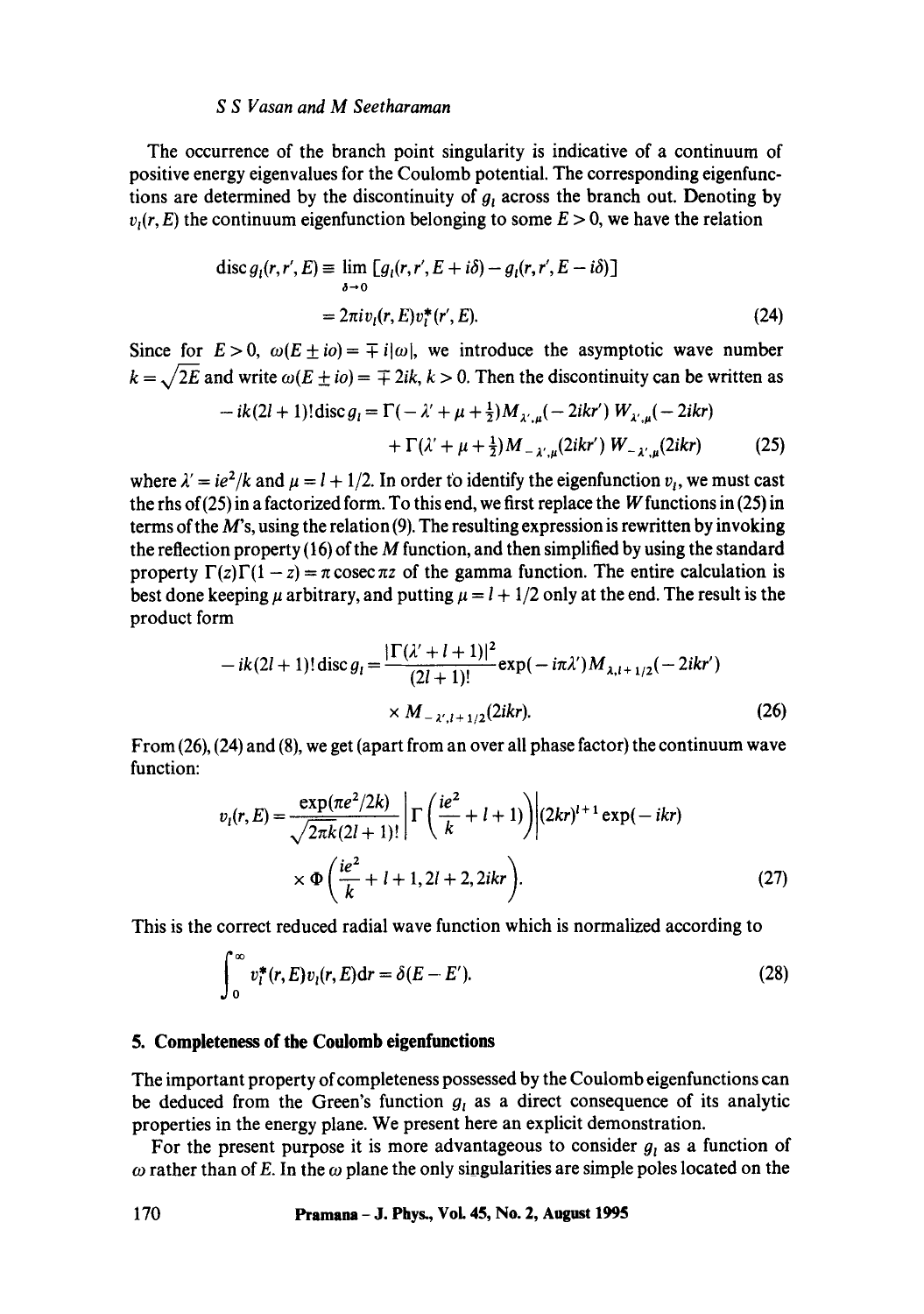### *The Coulomb Green's function*

positive real axis at  $\omega = \frac{2e^2}{n_r} + l + 1$ , n, being a non-negative integer. Unlike in the E plane, there is no singularity at  $\omega = 0$ , as shown by (23). As  $\omega \rightarrow \infty$  in the half plane  $\text{Re}\,\omega > 0$ , the Whittaker functions have the asymptotic behaviour

$$
M_{\lambda,l+1/2} \rightarrow \frac{(2l+1)!}{l!} \exp\left(\frac{1}{2}\omega r'\right), \quad W_{\lambda,l+1/2} \rightarrow \exp\left(-\frac{1}{2}\omega r\right).
$$

Therefore, the asymptotic form of  $g_i$  in the right half plane is

$$
g_l \rightarrow \frac{2}{\omega} \exp\bigg[-\frac{1}{2}\omega(r-r')\bigg].
$$

Consider now a contour in the  $\omega$  plane made up of the imaginary axis from  $\omega = iR$  to  $\omega = -iR$  and a semicircle  $C_R$  lying in the right half plane with centre at the origin and radius  $R > 2e^2/(l + 1)$ . All the poles of  $g_l$  lie within the contour. Integrating  $\omega g_l$  around the contour, we have

$$
\int_{C_R} \omega g_l(\omega) d\omega + \int_{iR}^{-iR} \omega g_l(\omega) d\omega = 2\pi i \sum \text{(residues of } \omega g_l). \tag{29}
$$

The rhs can be immediately written down from (21):

$$
\sum \text{residues} = \sum_{n=1+1}^{\infty} \left[ (\omega - \omega_n) \omega g_l(\omega) \right]_{\omega = \omega_n}
$$

$$
= 4 \sum_{n=1+1}^{\infty} u_{nl}(r) u_{nl}(r'). \tag{30}
$$

Evaluating the lhs in the limit  $R \to \infty$ , the integral over the semicircle becomes

$$
\int_{C_{R}} \omega g_{l}(\omega) d\omega \to \int_{C_{R}} 2 \exp\left[-\frac{1}{2}\omega(r-r')\right] d\omega
$$
  
= 
$$
\lim_{R \to \infty} 2 \int_{-iR}^{iR} \exp\left[-\frac{1}{2}\omega(r-r')\right] d\omega
$$
  
= 
$$
8\pi i \delta(r-r').
$$
 (31)

As for the other integral on the lhs, we can write it as

$$
\int_{iR}^{-iR} \omega g_i(\omega) d\omega = \int_{iR}^{0} \omega g_i(i|\omega|) d\omega + \int_{0}^{-iR} \omega g_i(-i|\omega|) d\omega.
$$

In view of the relation  $\omega = \sqrt{-8E}$ , we can identify, as was done earlier,  $g_i(\pm i|\omega|) = g_i(E \mp i\omega)$  with  $E > 0$ . Thus we have

$$
\int_{iR}^{-iR} \omega g_l d\omega = \int_{R^2/8}^{0} (-4dE) g_l(E - i\omega) + \int_{0}^{R^2/8} (-4dE) g_l(E + i\omega).
$$

Now, using (24) and proceeding to the limit  $R\rightarrow\infty$ , we get

$$
\int_{i\infty}^{-i\infty} \omega g_l(\omega) d\omega = -8\pi i \int_0^\infty dE v_l(r, E) v_l^*(r', E). \tag{32}
$$

**Pramana - J. Phys., Vol. 45, No. 2, August 1995 171**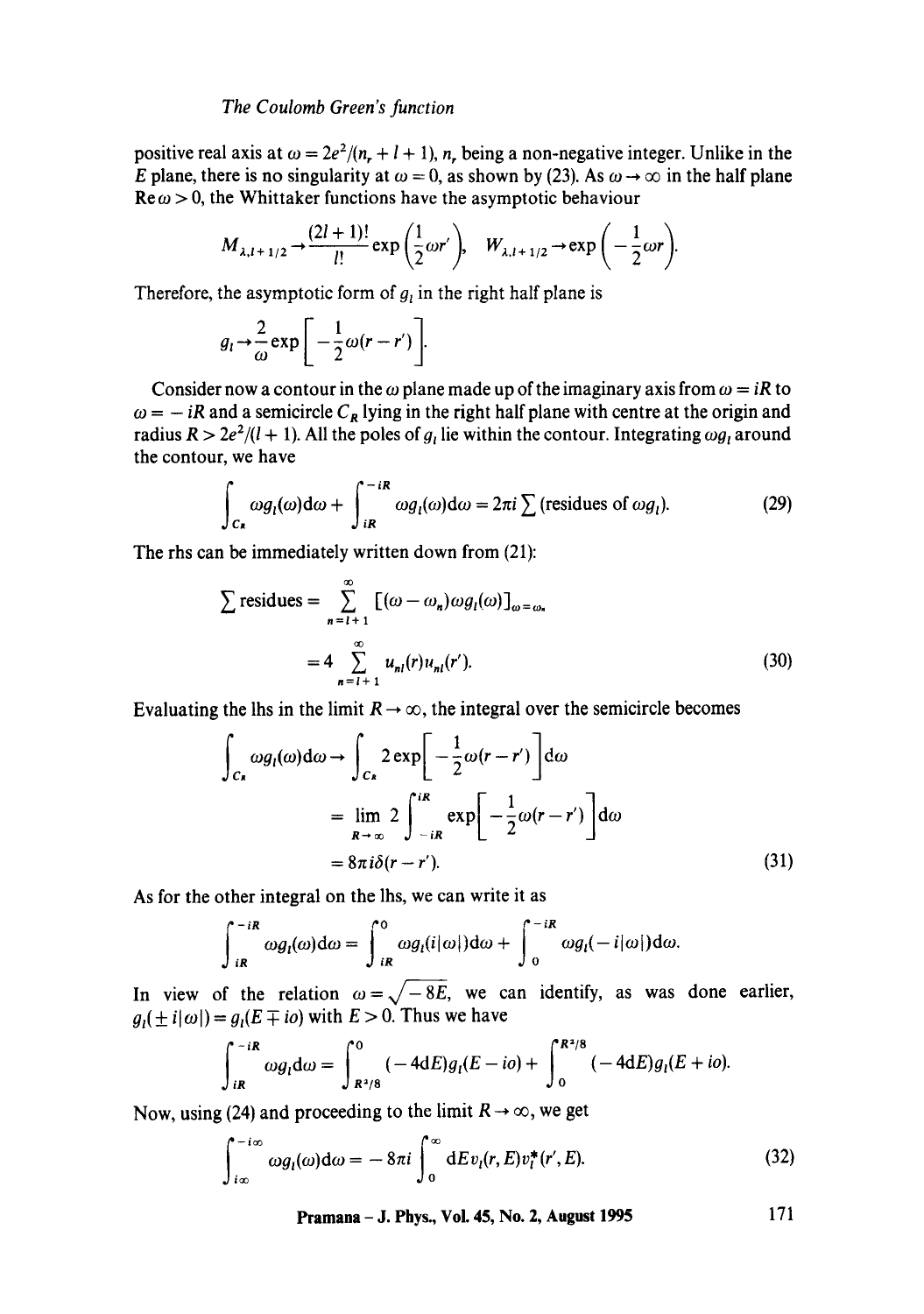Putting (30), (31) and (32) in (29), we have the completeness relation

$$
\sum_{n=1+1}^{\infty} u_{nl}(r)u_{nl}(r') + \int_{0}^{\infty} dE v_l(r, E) v_l^*(r', E) = \delta(r - r'). \tag{33}
$$

It may be noted that the above relation was also demonstrated by Mukunda [12] starting from the explicit expressions for the Coulomb wave functions.

### 6. The complete Green's **function**

The function  $q_i$ , that we have considered so far is the radial part of the complete Green's function  $G(\mathbf{r}, \mathbf{r}', E)$ , the connection between the two functions being given by the expansion

$$
G(\mathbf{r}, \mathbf{r}', E) = \sum_{l} \sum_{m} \frac{g_l(\mathbf{r}, \mathbf{r}', E)}{r r'} Y_{lm}(\theta, \phi) Y_{lm}^*(\theta', \phi'). \tag{34}
$$

Making use of the relation

$$
P_l(\cos\gamma) = \sum_{m} \frac{4\pi}{2l+1} Y_{lm}^*(\theta,\phi) Y_{lm}(\theta',\phi')
$$

where y is the angle between the two vectors **r** and **r'** and the explicit form (18) of  $g<sub>i</sub>$ , we obtain the expression

$$
G = \frac{1}{2\pi\omega r r'} \sum_{i} (2l+1) P_{i}(\cos\gamma) \frac{\Gamma(-\lambda + l + 1)}{(2l+1)!}
$$
  
×  $M_{\lambda, l+1/2}(wr') W_{\lambda, l+1/2}(\omega r)$ . (35)

Now the use of the formula [10]

$$
\int_0^\infty \exp\left[-\frac{1}{2}(a+b)t\cosh x\right] \left(\coth\frac{x}{2}\right)^{2\lambda} I_{2\mu}(t\sqrt{ab}\sinh x) dx
$$
  
= 
$$
\frac{\Gamma(\frac{1}{2}+\mu-\lambda)}{t\sqrt{ab}\Gamma(1+2\mu)} W_{\lambda,\mu}(at) M_{\lambda,\mu}(bt)
$$

which holds when  $\text{Re}(1/2 + \mu - \lambda) > 0$ ,  $\text{Re} t > 0$  and  $a > b > 0$ , enables us to rewrite (35) as

$$
G = \frac{1}{2\pi\sqrt{rr'}}\sum_{l} (2l+1)P_l(\cos\gamma)\int_0^\infty dx \exp\left[-\frac{1}{2}\omega(r+r')\cosh x\right]
$$

$$
\times \left(\coth\frac{x}{2}\right)^{2\lambda} I_{2l+1}(\omega\sqrt{rr'}\sinh x). \tag{36}
$$

Interchanging the order of the summation and the integration and applying the

identity  
\n
$$
\sum_{l} (2l+1) P_l(\cos \theta) I_{2l+1}(z) = \frac{1}{2} z I_0 \left( z \cos \frac{\theta}{2} \right),
$$

172 Pramana - J. Phys., Voi. 45, No. 2, August 1995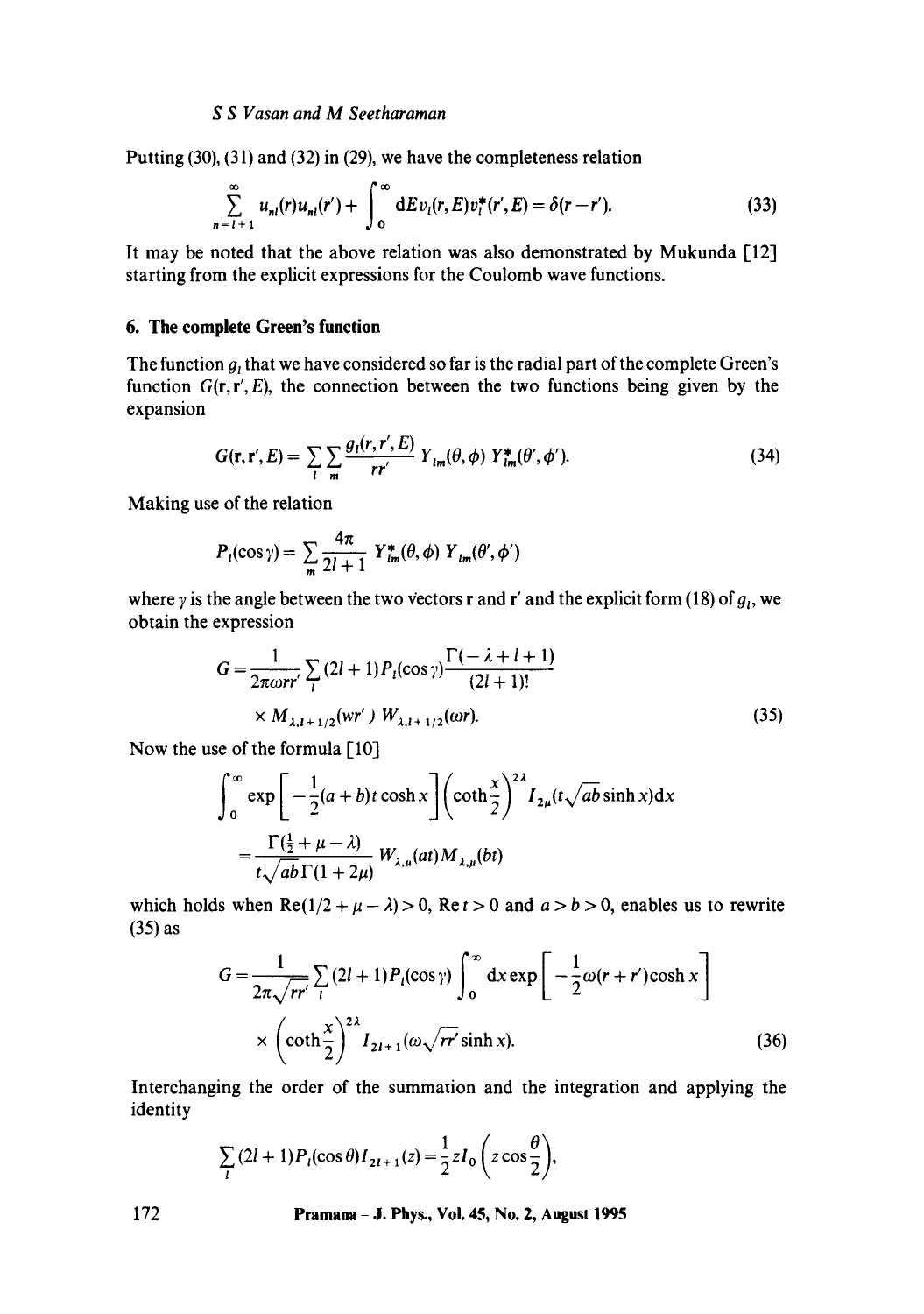the summation in (36) can be performed. The result is

$$
G = \frac{\omega}{4\pi} \int_0^\infty dx \exp\left[-\frac{1}{2}\omega(r+r')\cosh x\right] \left(\coth \frac{x}{2}\right)^{2\lambda} \sinh x
$$

$$
\times I_0\left(\omega\sqrt{rr'}\cos\frac{\gamma}{2}\sinh x\right).
$$
(37)

By the change of variable cosech  $t = \sinh x$ , (37) can be transformed into

$$
G = \frac{\omega}{4\pi} \int_0^\infty dt \exp\left[-\frac{1}{2}\omega(r+r)\coth t + 2\lambda t\right] \csc^2 t
$$
  
 
$$
\times I_0 \left(\omega \sqrt{rr'} \cos \frac{\gamma}{2} \csc^2 t\right).
$$
 (38)

In this expression,  $\omega = \sqrt{-8E}$  and  $\lambda = 2e^2/\omega$ .

Alternatively, we may proceed as follows. Starting with

$$
G(\mathbf{r}, \mathbf{r}', E) = \sum_{l} \frac{2l+1}{4\pi rr'} g_l(r, r', E) P_l(\cos \gamma)
$$

we use (17), (14) and (13) to get

$$
G = \frac{\omega}{2\pi\sqrt{rr'}} \sum_{l} (2l+1) P_l(\cos\gamma)(-i)^{2l+1}
$$
  
 
$$
\times \int_0^\infty \frac{dT \exp(i4e^2 T)}{\sin\omega T} \exp\left[\frac{1}{2}i\omega(r+r')\cot\omega T\right] J_{2l+1}\left(\frac{\omega\sqrt{rr'}}{\sin\omega T}\right).
$$
 (39)

Using now the identity  $\blacksquare$ 

$$
\sum_{l} (2l+1) P_l(-\cos\theta) J_{2l+1}(z) = \frac{1}{2} z J_0 \left( z \cos\frac{\theta}{2} \right),
$$

we obtain a different representation

$$
G = \frac{\omega^2}{4\pi i} \int_0^\infty dT \exp\left[4ie^2 T + \frac{1}{2}i\omega(r+r')\cot\omega T\right]
$$
  
 
$$
\times \csc^2 \omega T J_0 \left(\omega \sqrt{rr'}\cos\frac{\gamma}{2}\csc\omega T\right).
$$
 (40)

The above expression for the Coulomb Green's function is in agreement with those of Hostler [5] and Ho and Inomata [7] (modulo overall constant factors arising out of different definitions). At this point one can follow Hostler's steps to carry out the integration and express G in closed form in terms of Whittaker functions.

The logical end to the above analysis would be to compute the Coulomb propagator in closed form by Fourier-inverting the function G. This no one knows how to do as yet.